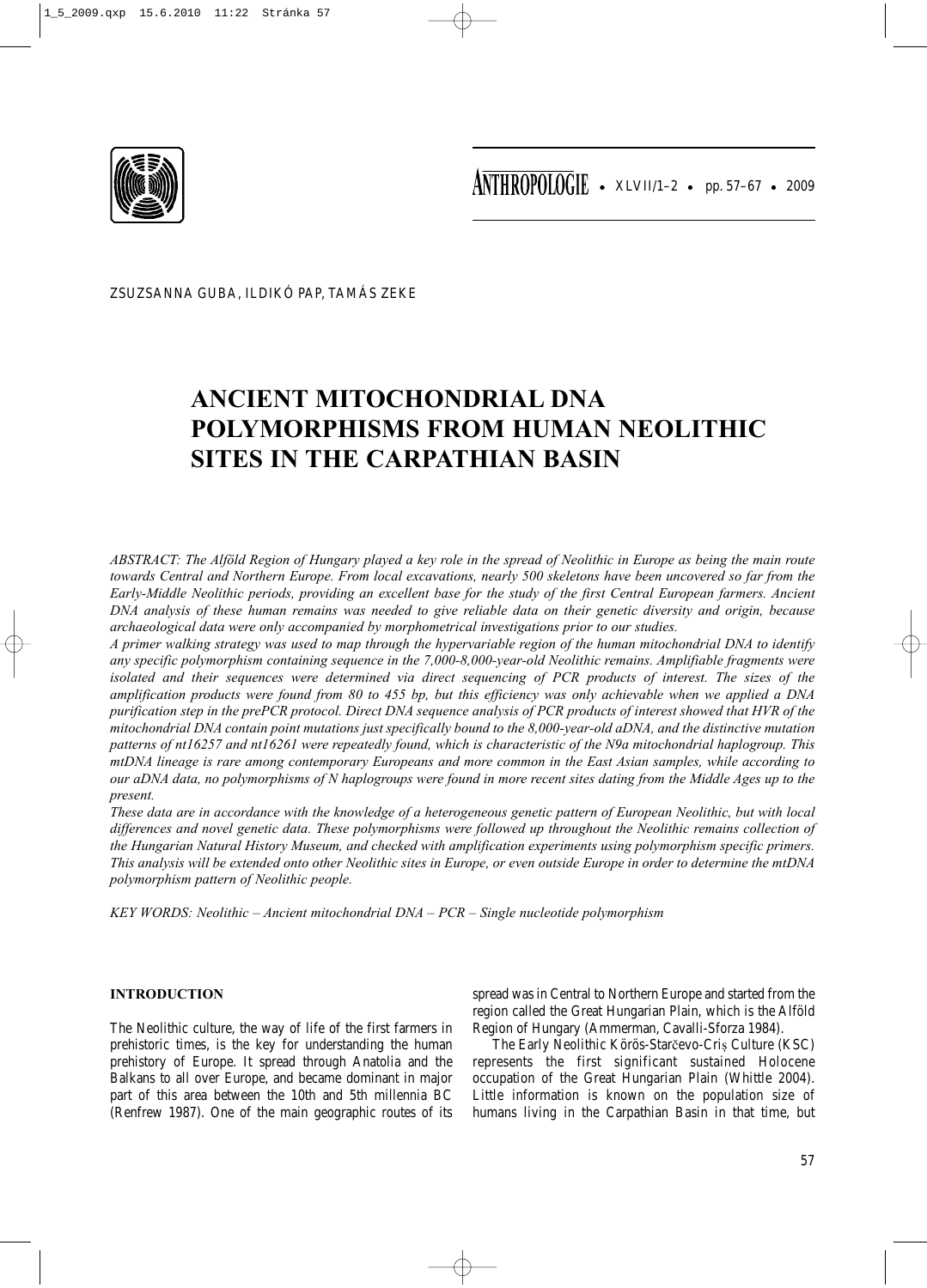

FIGURE 1. Examples of Neolithic remains used for aDNA studies from the collection of the Hungarian Natural History Museum (HNHM, Photo: Tamás Zeke and Zsuzsanna Guba). 1: right femur of a young female from the Starčevo site of Vörs-Máriaasszonysziget (feature No. 52); 2: skull without mandible of the well-preserved male specimen from the Körös site of Szarvas 23, grave No. 20; 3: right femur of a male from the Körös site of Szakmár-Kisülés, grave No. 8 (note the thick compact bone tissue of diaphysis); 4: mandible and maxilla remains of the famous LPC/ALP Ecsegfalva 23A female specimen, providing the first partial mitochondrial aDNA sequence of Neolithic humans from Hungary; 5: restored skull without mandible of a male specimen from the fairly large LPC/ALP cemetery of Polgár-Ferencihát, grave No. 489; 6: nearly complete female skull from the LPC/ALP cemetery of Polgár-Kenderföldek, grave No. 436; 7: restored skull vault of Polgár-Folyás – Kásadombi dűlő, grave No. 111, representing a typical Middle Neolithic preservation state, which has provided amplifiable DNA as the previous skull; 8: robust male skull without mandible from Aszód-Papiföldek (Vác), grave No. 22, an example from the Late Neolithic collection of HNHM.

several localities can be found here. Their excavations in the Alföld territory resulted in a fairly large number of anthropological finds, too. Most of them are stored in either the Osteological Collection of the Hungarian Natural History Museum (HNHM), Budapest, Hungary or in the Osteological Collection of the Department of Anthropology, University of Szeged, Hungary. A few are deposited in local museum collections at various places. A detailed survey of Körös sites with anthropological remains was already published (Paluch 2004).

The KSC sites can be found in the southern part of the Great Hungarian Plain (*Figure 3*: Szarvas, Szakmár, Endrőd) and Transdanubia (*Figure 3*: Vörs), however, traces of their settlement activity were found in Transylvania and at the eastern edge of the Great Hungarian Plain as well.

KSC was followed by the Linear Pottery Culture, which colonised Central and Northern Europe. This culture developed in the Alföld, that is why it is named after this region – Alföld Linear Pottery Culture (ALP) (Whittle 1996). The successive ALP sites were concentrated in the northern part of the Alföld Region (*Figure 3*: Folyás, Füzesabony, Mezőkövesd, Polgár a. o.) but they overlapped with territories between the areas occupied by the above two subsequent cultures (*Figure 3*: Ecsegfalva a. o.).

Many of the Neolithic human remains stored in the HNHM present fairly good preservation (*Figure 1*). Many anthropometrical analyses were carried out which focused on the Neolithic finds (e. g. Guba *et al.* 1997). These former studies have shown that significant anthropological differences existed among the Early and Middle Neolithic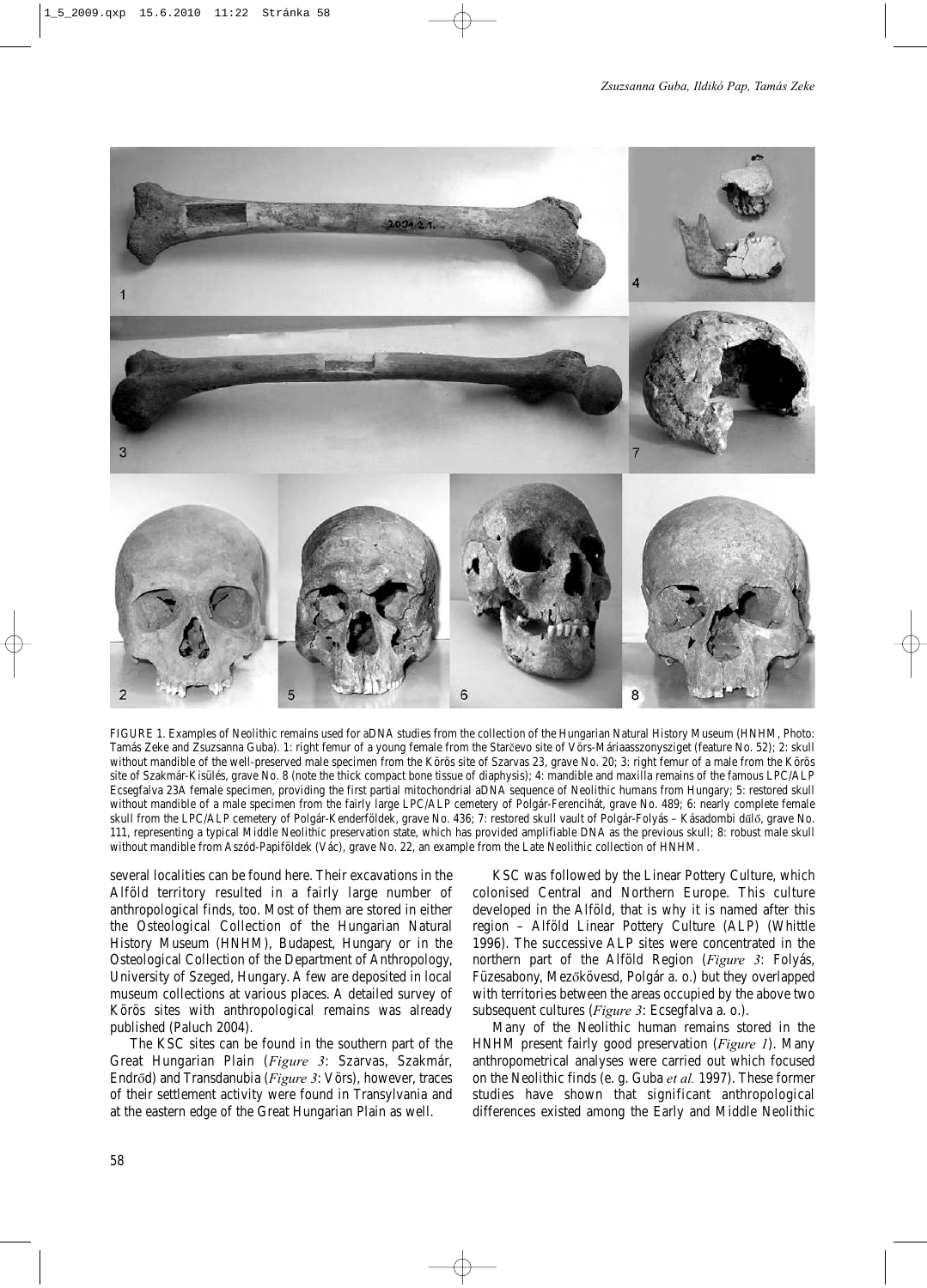human specimens. The osteological traits bearing information on the lifestyle of peoples were also studied (Ubelaker *et al*. 2006). Further 14C isotope analyses directly from human bones and isotope analyses of Neolithic human tooth remains are in progress to reveal the exact dating of findings, and are expected to provide more data on the lifestyle and demographic connections of the Early Neolithic population of Hungary as well. One of the recent isotope analyses showed that the Polgár-Ferencihát site is dated to be 7,474–7,068 years old (Raczky, pers. comm.).

Nevertheless, ancient DNA (aDNA) analysis of human remains is expected to provide reliable data on the genetic diversity and origin of one-time populations. Usually, aDNA investigations are based on the amplification of mitochondrial DNA (mtDNA). This small genome is more prone to give positive amplification, since it has a cell copy number higher than in nuclear genes. The quality and quantity of authentic DNA molecules in an ancient sample depends on many physical and chemical factors, which are not easy to predict even if the taphonomic history of a sample is known. There is a newly set up aDNA laboratory is in accordance with the strict criteria required for representing authentic aDNA results (Cooper *et al.* 2000). With the background of this dedicated laboratory in the Hungarian Natural History Museum, we aim at characterising the putative polymorphisms of the mitochondrial hypervariable region I by extracting ancient DNA of KSC and ALP Neolithic human remains.

## **MATERIAL AND METHODS**

## **Subjects**

The HNHM collection consists of nearly 500 skeletons, which are reliably dated by archaeology to the Early and Middle Neolithic Periods. 70 individual human remains from 15 sites belong to the KSC and 411 individual human remains from another 15 sites belong to the ALP Culture (*Table 1*).

Predominantly, the Early and Middle Neolithic human remains excavated in the territory of present-day Hungary were subjected to aDNA analysis. First, the findings of adults with overall good preservation, where the teeth and intact diaphyseal part of long bones were present as well,

FIGURE 2. Sequence comparison after direct sequencing of PCR products amplified from ancient mtDNA.



FIGURE 2A: Representation of PCR amplicons of Szarvas 23/20 DNA isolated for sequencing after being resolved in 2% agarose gel.



FIGURE 2B: PCR strategy showing the position of overlapping amplicons of HVR-I: B3, B7, B10, B11, B12, B13.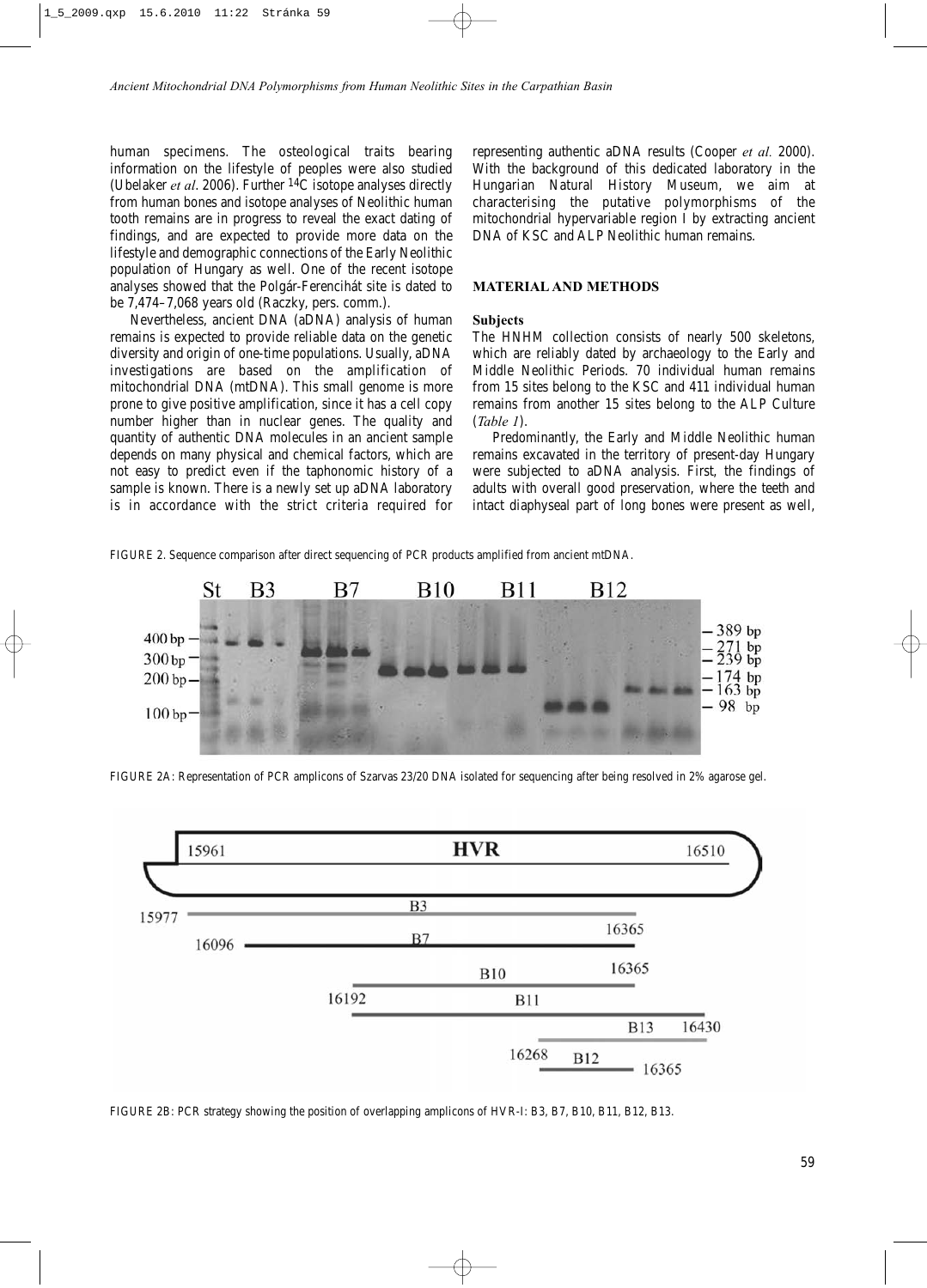TABLE 1. Overview of Early-Middle Neolithic finds stored in the Hungarian Natural History Museum (for a detailed list of KSC human remains in the Carpathian Basin see Paluch 2004; the names of other important ALP localities with human remains in Hungary: Battonya-Gödrösök, Békés-Déló, Békés-Ludad, Békés-Povádzug, Berettyószentmárton-Morotva, Felsővadász-Várdomb, Füzesabony-Gubakút, Füzesgyarmat-Egyeszúg, Garadnaelkerülő út, 2. lh, Gyoma-Őzed – homokbánya, Kertészsziget-Akasztódomb – Galambos tábla, Kesznyéten-Lúci Abony, Hejőkürt-Lidl logisztikai központ, Kisköre-Gát, Körösladány-Kengyelköz, Megyaszó, Mezőberény-Laposi kertek alja, Mezőcsát-Csemetekert, Mezőkövesd-Meleg-oldal, Mezőkövesd-Mocsolyás, Mezőkövesd-Nagy-fertő, Mezőzombor-Temető, Miskolc-Hillebrand barlang, Onga, Rákóczifalva-Bivalytó, Sajószentpéter-Kövecses, Sajószentpéter-Vasúti őrház, Tiszalök-Hajnalos, Tiszapüspöki-Karancs – Háromágdűlő, Tiszavasvári-Keresztfal, Vadna, Zaránk, Zsáka-Vizesi tanya).

| Locality                           | No. of         | <b>Excavated by</b> | Archaeological |
|------------------------------------|----------------|---------------------|----------------|
|                                    | individuals    |                     | context        |
| <b>Balla Cave</b>                  | 1              | Hillebrand          | ALP            |
| Csanytelek-Újhalastó               | 11             | Hegedűs, Galánthai  | <b>ALP</b>     |
| Csongrád-Bokrospuszta              | $\,$ 8 $\,$    | Hegedűs             | <b>ALP</b>     |
| Dévaványa-Barcéi Kishalom          | $\mathbf{1}$   | Losits              | Körös          |
| Dévaványa-Katonaföldek II szelvény | 1              | Ecsedy              | Körös          |
| Ecsegfalva 23A                     | 1              | Whittle             | <b>ALP</b>     |
| Endrőd (Gyomaendrőd) 35            | 1              | Makkai              | <b>ALP</b>     |
| Endrőd $3/35$                      | $\overline{2}$ | Makkay              | Körös          |
| Endrőd 3/6                         | $\overline{5}$ | Makkay              | Körös          |
| (Endrőd-Kápolnahalom)              |                |                     |                |
| Endrőd 6/82                        | $\overline{4}$ | Makkay              | Körös          |
| Endrőd-119                         | 10             | Makkay              | Körös          |
| Kisköre-Gát                        | $\overline{4}$ | Korek               | <b>ALP</b>     |
| M3/33                              | 1              | Raczky              | <b>ALP</b>     |
| Miskolc-Büdöspest                  | $\mathbf{1}$   | Kadic               | <b>ALP</b>     |
| Nagykörü-Tsz Gyümölcsös            | 1              | Raczky              | Körös          |
| Polgár-Ferencihát M3/31            | 159            | Raczky              | <b>ALP</b>     |
| Polgár-Folyás - Kásadombi dűlő     | 1              | Raczky              | <b>ALP</b>     |
| Polgár-Kenderföldek                | 147            | Raczky              | <b>ALP</b>     |
| Polgár-Nagykasziba M3/12           | $\overline{4}$ | Raczky              | <b>ALP</b>     |
| Polgár M3/29                       | 58             | Raczky              | <b>ALP</b>     |
| Szakmár-Kisülés                    | 8              | Bognár, Kutzián     | Körös          |
| Szarvas 8/23                       | 18             | Makkay              | Körös          |
| Szarvas 8/8                        | 15             | Krecsmarik          | Körös          |
| Szegvár-Táncsics utca 2/A          | 1              | Hegedűs             | Körös          |
| Szentpéterszeg - Körtvélyes        | $\mathbf{1}$   | Kalicz              | Körös          |
| Tiszaluc-Sarkadpuszta              | 8              | Patay               | ALP            |
| Tiszavasvári-Deákhalmi dűlő        | 6              | Istvánovics, Kurucz | <b>ALP</b>     |
| Vaskút                             | 1              | Kutzián             | Körös          |
| Vörs, Máriaasszony -sziget         | $\overline{2}$ | Kalicz, Bíró, Virág | Starčevo       |

were chosen to maximise the probability of aDNA survival. In the course of aDNA experimental work, these 8,000–7,000-year-old samples were always accompanied by the analysis of more recent samples for methodological reasons, that is to detect contamination and analyse finds of different taphonomic history.

#### **Sampling and DNA extraction**

All prePCR modifications including sampling were carried out in a spatial and temporal separation from the postPCR modification in the laboratory of the Hungarian Natural History Museum, Budapest, which is dedicated to working with human aDNA. The laboratory rooms are fitted with a positive air pressure, overnight UV exposure, and the laboratory workers use suitable protective clothing and equipment to avoid modern DNA contamination.

Sampling was carried out in isolated places with no access but the preparator in a dedicated room (with no previous human DNA work), with dedicated tools and pipettes, filter tips, protective clothes (full body suits, hairnets, filter-containing facemasks, and gloves were used). Frequent surface cleaning with detergent followed by 10% NaClO, overnight UV irradiation of surfaces and tools (tubes, pipette tips, pipettes, racks etc.) was carried out as well with no extra cleaning person. Molecular biology grade reagents (also DNAase-RNAase free, if applicable) were prepared in small aliquots, exposed to UV irradiation wherever possible.

In order to avoid intralaboratory DNA contamination, spatial separation between the pre- and postPCR experimental steps was applied and no more than one ancient sample was subjected to sampling and extraction procedures at the same time. Extractions were carried out in a laminar hood dedicated to this purpose, PCR setup was always made in a separated room in a DNA box. All prePCR experiments were carried out by Zsuzsanna Guba, whose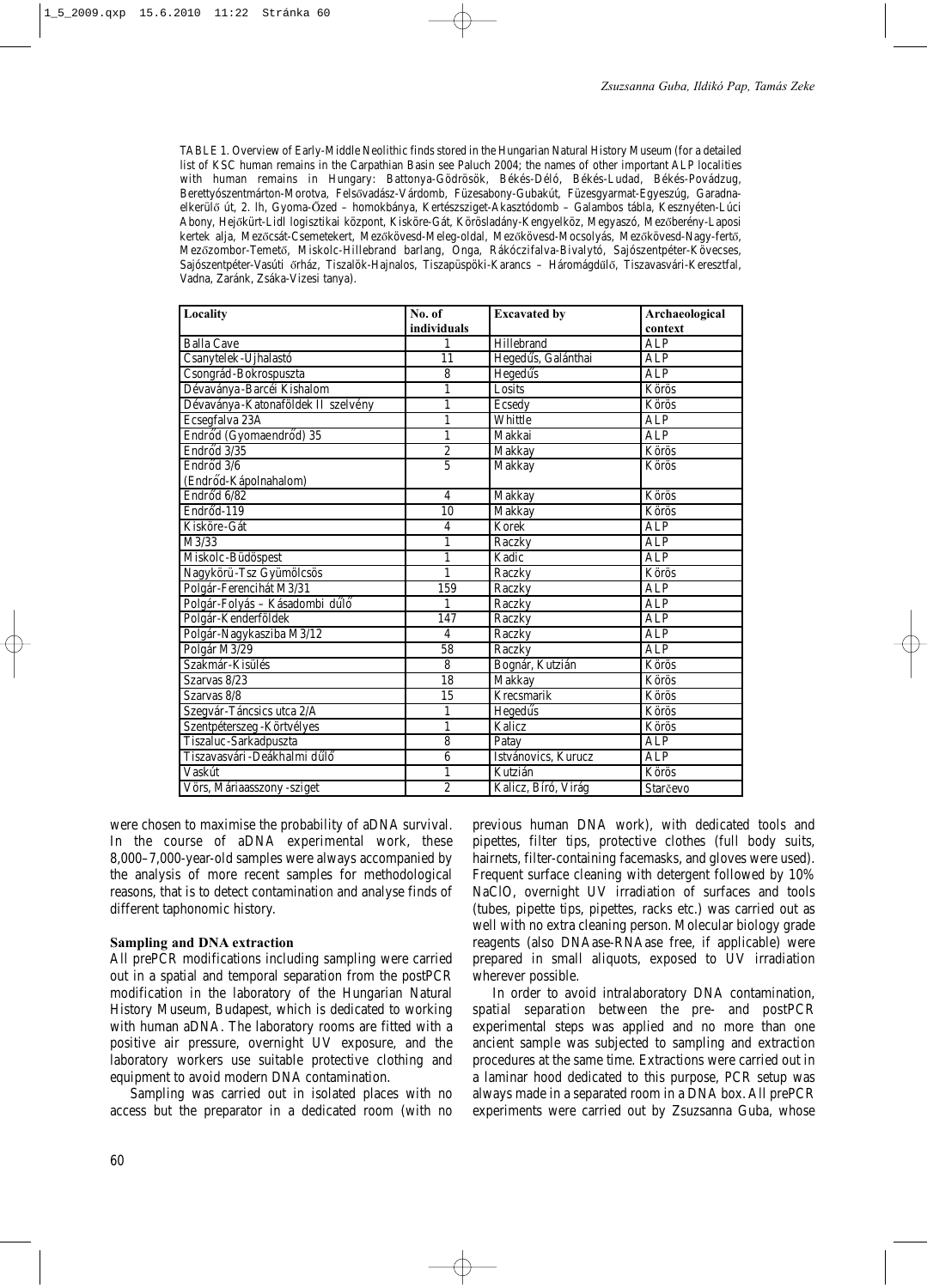| Зм98 t1              | 16145 $a_1, a_2, a_3, a_4, a_5, a_6, a_7, a_8, a_9, a_1, a_2, a_3, a_4, a_5, a_7, a_8, a_9, a_1, a_2, a_3, a_4, a_5, a_6, a_7, a_8, a_9, a_1, a_2, a_3, a_4, a_5, a_6, a_7, a_8, a_9, a_1, a_2, a_3, a_4, a_5, a_6, a_7, a_8, a_9, a_1, a_2, a_3, a_4, a_1, a_2, a_3, a_4, a_1, a_$ |
|----------------------|-------------------------------------------------------------------------------------------------------------------------------------------------------------------------------------------------------------------------------------------------------------------------------------|
| $4$ mitCRS           |                                                                                                                                                                                                                                                                                     |
| 5szakmár 8           |                                                                                                                                                                                                                                                                                     |
|                      |                                                                                                                                                                                                                                                                                     |
| 7Derenburg           |                                                                                                                                                                                                                                                                                     |
| 8 <sub>Guinea</sub>  |                                                                                                                                                                                                                                                                                     |
| <b>9</b> Philippines |                                                                                                                                                                                                                                                                                     |
|                      |                                                                                                                                                                                                                                                                                     |
|                      | 1stone Age Eulau acatcaactgcaactccaaa-gccacccctcacccactaggatac 16278                                                                                                                                                                                                                |
|                      |                                                                                                                                                                                                                                                                                     |
| Зм98 t1              |                                                                                                                                                                                                                                                                                     |
| 4 <sub>mitCRS</sub>  |                                                                                                                                                                                                                                                                                     |
| 5szakmár 8           | $\ldots \ldots \ldots \ldots \ldots \ldots \ldots$                                                                                                                                                                                                                                  |
| 6Szarvas 23 20       |                                                                                                                                                                                                                                                                                     |
| 7Derenburg           |                                                                                                                                                                                                                                                                                     |
| 8 Guinea             |                                                                                                                                                                                                                                                                                     |
| <b>9</b> Philippines |                                                                                                                                                                                                                                                                                     |
| 10 NorthIndian       | $\ldots \ldots \ldots \ldots \ldots \ldots$                                                                                                                                                                                                                                         |
|                      | 18tone Age Eulau Caacaaacctacccacccttaacagtacatagtacataaagccatttaccgtacatagcacattacagtcaaatcccttctcgtcccca 16367                                                                                                                                                                    |
|                      |                                                                                                                                                                                                                                                                                     |
| 3M98 t1 16264        |                                                                                                                                                                                                                                                                                     |
| $4$ mitCRS           |                                                                                                                                                                                                                                                                                     |
| 5szakmár 8           |                                                                                                                                                                                                                                                                                     |
| 6Szarvas 23 20       |                                                                                                                                                                                                                                                                                     |
| 7Derenburg           |                                                                                                                                                                                                                                                                                     |
| 8Guinea              | 16367                                                                                                                                                                                                                                                                               |
| <b>9</b> Philippines |                                                                                                                                                                                                                                                                                     |
| 10 NorthIndian       |                                                                                                                                                                                                                                                                                     |

FIGURE 2C: Alignment of sequences of the direct sequenced PCR amplicons from Szarvas 23/20 and Szakmár Kisülés showing the location of polymorphisms found in our studies. The region of alignment corresponds to nt 16145-16367 in revised CRS with depicted polymorphisms. We used a Stone Age sequence as basis for comparison and the legends in the order of appearance are as follows: 1: Stone Age Eulau = Eulau sequence (90-5) from the Late Stone Age Corded Ware Culture, Germany (Haak *et al.* 2008); 2: Ecsegfalva 23A = sequence of Ecsegfalva 23A specimen (Haak *et al.* 2005); 3: M98 t1 = sequence of Mummy No. 98 Crypt of Vác, Hungary; 4: mitCRS = revised Cambridge Reference Sequence (Andrews *et al.* 1999); 5: Szakmár 8 = sequence of Szakmár-Kisülés grave 8 specimen from this study; 6: Szarvas 23\_20 = sequence of Szarvas 23 grave 20 specimen from this study; 7: Derenburg = sequence of a Neolithic LPC Derenburg specimen from Germany (Haak *et al.* 2005); 8: Guinea = recent New Guinean sequence (Tommaseo-Ponzetta et al. 2002); 9: Philippines = recent Philippine sequence (Tabbada *et al*. 2009); 10: NorthIndian = recent North Indian sequence (Darvishi *et al.* 2005).



FIGURE 2D: Analysis of relationship by comparing each of the partial HVR-I sequences from alignment. The dendrogram was constructed with a distance-based tree-building method using the neighbour-joining algorithm using the Multi-Way multiple sequence alignment option in Clone Manager 7.0 and abbreviations as in *Figure 2C*.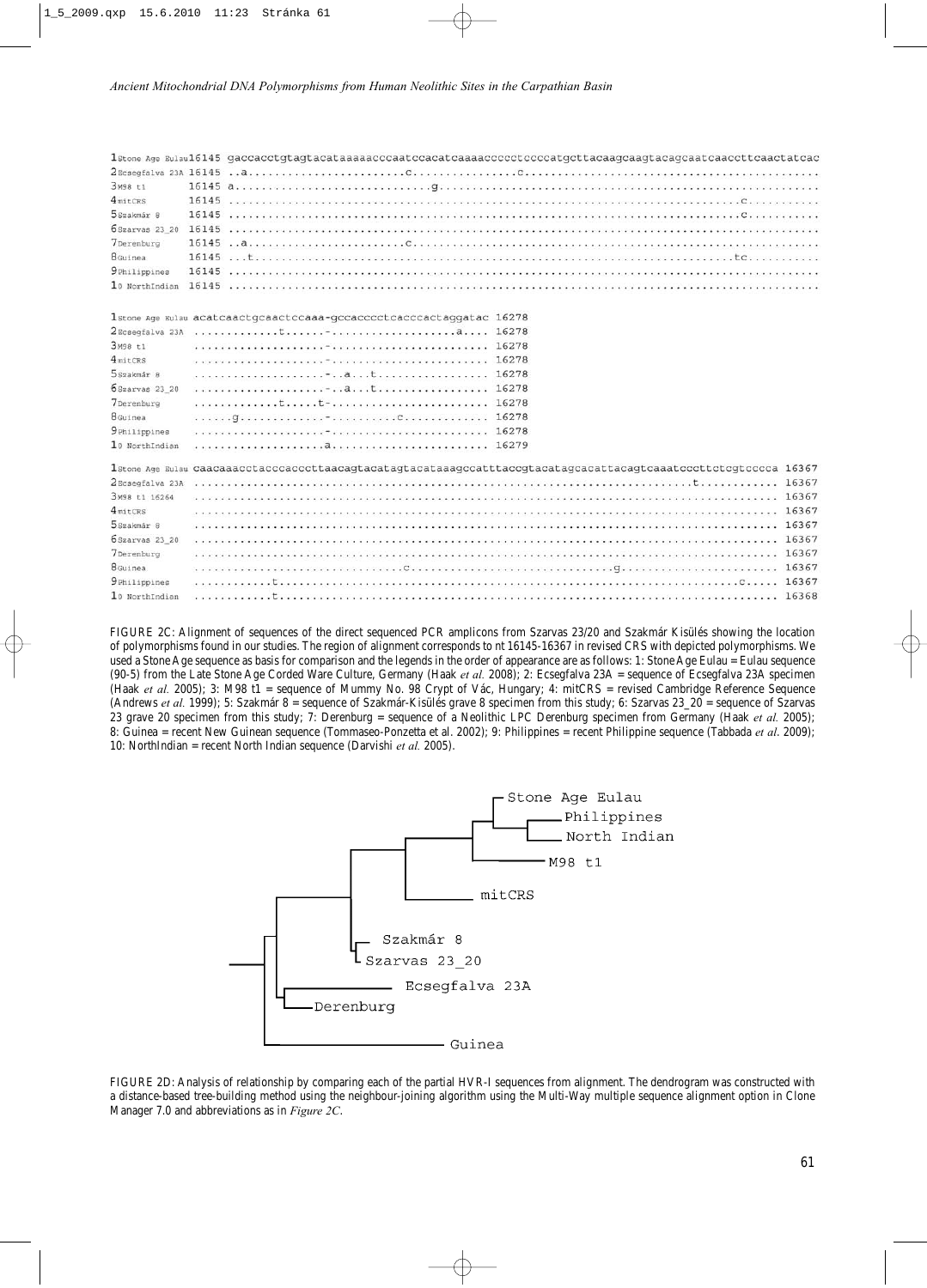

FIGURE 3. Location of Neolithic sites treated in this study with the distribution of detected single nucleotide polymorhisms: • Neolithic Starčevo site (8,000 years old); \* Avarian Period site (1,100 years old); ♦ Neolithic Körös site (8,000-7,500 years old); + Hungarian Conquest site (1,000 years old); ∇ Neolithic LPC/ALP site (7,500-7,000 years old);  $\otimes$  16th century site; ▲ 18-19th century site.

## 16257A, 16261T polymorphism 16257A, 16261T polymorphism

mtDNA was typed, and its HVR-I region is identical to haplogroup H. To detect intralaboratory and intersample DNA contamination, we applied the extensive use of experimental blanks, one in each set of extraction, but at least after every fifth. If the extraction blank gave positive amplification result, the PCR was repeated with new batch of chemicals, and if it again contained amplifiable DNA, the extraction set was neglected and disposed. Every PCR setup was accompanied by more than one no template control (NTC) as well as by blanks to detect immediately any contaminated chemicals.

Teeth were soaked in commercial bleach, and then only radices were used for aDNA extraction. Tooth radices as well as diaphyseal long bone fragments (*Figure 1: 1, 3*) were pre-treated by scraping off their outer surfaces using a Microtool (MF Perfecta, type 9975-E, W&H Dentalwerk, Bürmoos Gmbh, Austria). After removing external contaminants (surface grinding-removing and soaking in sodium hypo-chlorite followed by 10 minutes of UV exposure), 0.5–1.0 mg compact bone cubes and slices of tooth radices were cut and then pulverised in a spherical mineralogy mill (Mixer Mill, Retsch, Haan, Germany).

Pulverised samples in extraction buffer were as follows: 0.1 M EDTA, ph 8.5 (Sigma-Aldrich) instead of 0.5 M; 0.5% N-lauryl sarcosine (Sigma-Aldrich); 10 mg/ml proteinase K stock prepared so that it was diluted 50-fold (Fermentas) in a reaction volume of 3 ml in DNA-free water (Fermentas) to a percentage of 0.2 mg/ml. Extractions were incubated at 37ºC for 12–36 hours, but with the same timing for parallel experiments. The basic timing was 36 hours, but shorter incubations for 20 hours were also applied and worked well when an extra 10% of proteinase K was added after 12 hours. Repeated experiments were also carried out at 12-hour incubation just to shortcut the preparations, but sometimes they failed and they were finally eliminated. After proteinase K treatment, DNA was extracted by a phenol-chloroform method (Burger *et al.* 2004) using Phenol/Chloroform/Isoamylalkohol (25/24/1; pH 7.5–8.0 from Sigma-Aldrich) and Molecular biology grade Chloroform (Sigma-Aldrich). Aqueous phase was to be washed with DNA-free water (Fermentas) and concentrated on Microcon mini-columns (Millipore, MA, USA) concentrators following the manufacturer's instruction. A new purification technique, additional to concentrating through Microcon, has been developed for extracted aDNA, so that it had to be further purified with E.Z.N.A cycle pure kit (Omega Biotek, GA, USA) before amplification and subsequent analysis, where the final elution was made with 50 µl DNA-free water (Fermentas).

## **PCR amplification of partial HVR I fragments of human mtDNA**

Ancient DNA supposed to be well fragmented after extraction. In order to eliminate this problem, different amplicon sizes from different regions of the HVR were applied to avoid the negative effect of this template integrity problem in PCR. We called this primer walking strategy, because the forward primer of the next amplicon overlaps well with the reverse primer of the upstream amplicon (*Figure 2B*, positions of the primers correspond to the 3' and 5' nucleotides numbered after rCRS) (Andrews *et al.* 1999). Primers were manufactured by MWG Biotech, Germany. More than 30 different primers were used for PCR and sequencing (data not shown) according to the primer map given in *Figure 2B*. These overlapping primer pairs were designed to the HVR region of human mtDNA using the revised Cambridge Reference Sequence (Andrews *et al.* 1999) so that all the PCR reactions should run under the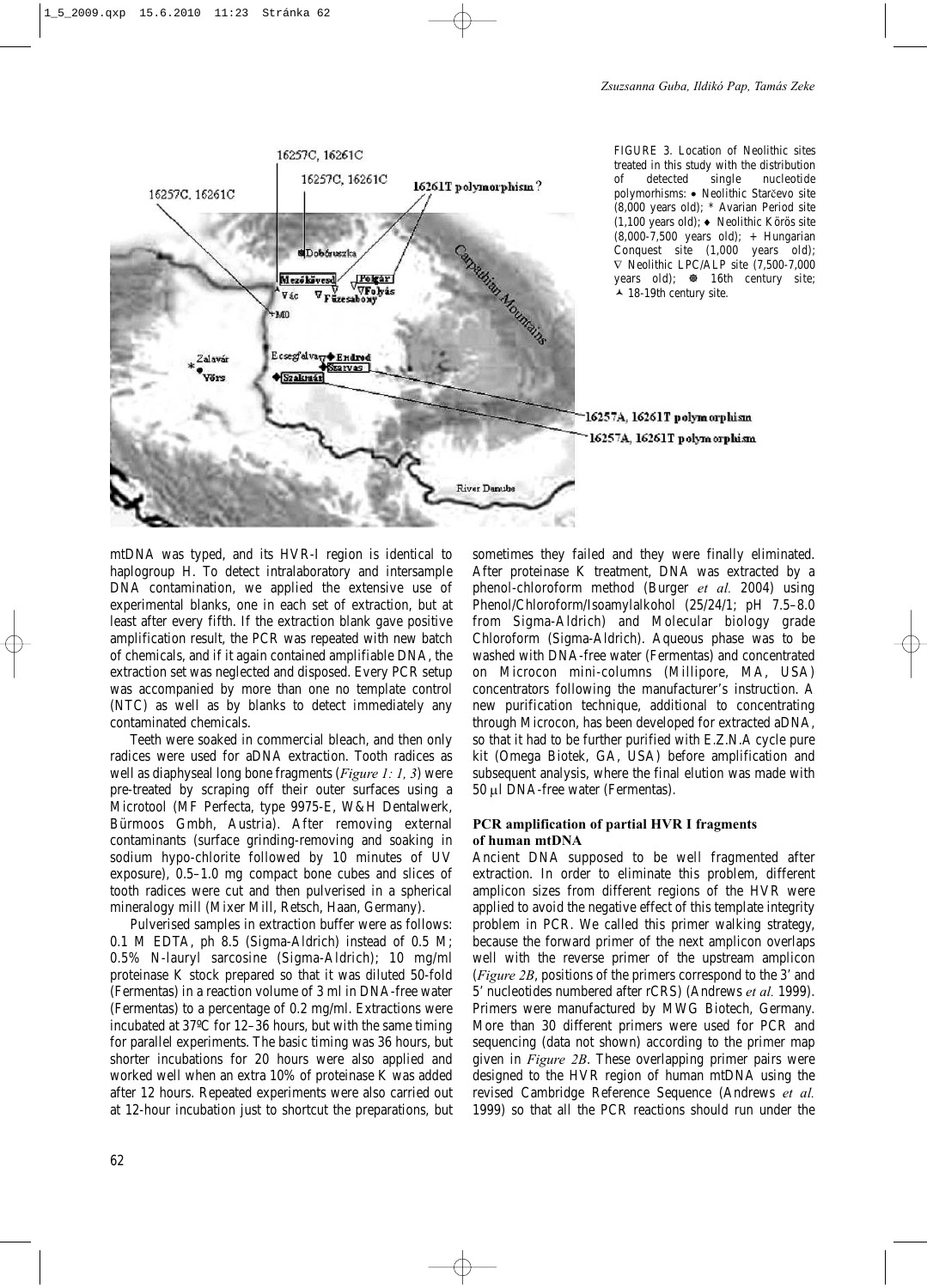same annealing temperature and no touch-down approach was required. The cycle conditions (Eppe5333000018 Mastercycler, Eppendorf, Hamburg, Germany), as usual, consisted of an initial denaturation at 94ºC for 3 min, 40 cycles of 94ºC for 35 sec, 53ºC for 35 sec, 72ºC for 35 sec, followed by a final adenylation at 60ºC for 10 min.

Amplification reactions were set up using 2x Fermentas MasterMix (Fermentas) in a final volume of  $20 \mu l$  with 0.25  $\mu$ M primers and 2  $\mu$ l of the purified extract. One extraction provided enough DNA for only 20 PCR reactions maximum. PCR inhibition was ruled out by using a novel extra purification technique with the help of E.Z.N.A Cycle Pure Kit, and this will be detailed in a methodological paper in preparation.

#### **DNA sequence analysis**

PCR products were resolved on 2.0% agarose gel (Fermentas) alongside a Hyper Ladder V from Bioline, London, UK, which made possible to judge the amount of amplicons from the gel. The DNA bands corresponding to the amplicon sizes expected were cut and purified from the gel by using E.Z.N.A gel extraction Kit (Omega Biotek). 10–20 ng of the DNA were subjected to a single sequencing reaction. One purified PCR product provided enough DNA for 2–10 sequencing reactions, seriously depending on the efficiency of PCR. The number of possible sequencing reactions was determined by gel photos with an easy densitometry. Cloning step was eliminated to get rid of the vain effort to subclone and work with ambiguous fragments and contamination. Direct sequencing of the agarose gel purified PCR products after air drying was carried out by MWG Biotech sequencing services (Germany). PCR products were sequenced on both strands at least in doublets and all the ambiguous results were eliminated. Determined sequences were analysed in a polymorphism screen and their similarities were analysed with multi-way alignments using the default parameters in CloneManager Suit 7.0. This procedure does exhaustive pair-wise global alignments of all sequences and progressive assembly of alignments using the neighbour-joining phylogeny.

#### **RESULTS**

The oldest Neolithic specimens that were successfully subjected to aDNA analysis were the 8,000-year-old remains at Vörs-Máriaasszony sziget, feature No. 52, Starčevo Culture as well as 4 specimens from 4 different localities representing the Körös Culture, ca. 7,500 years old: Szarvas 23, grave 20; Endrőd 6, grave 1; Szarvas 8, grave 2/5; Szakmár-Kisülés, grave 8. We managed to work on another 4 individuals from the ca. 7,000-year-old ALP: Folyás-Kásadombi dűlő, grave 111; Füzesabony-Gubakút, grave 9; Mezőkövesd-Mocsolyás, grave 25; Polgár-Ferencihát, grave 489 (*Figure 1, Table 1*). These were accompanied by the younger samples of Zalavár-Útontúli temető, grave 23 (ca. 1,100 BP); M0-elkerülő, grave 3 (ca. 1,000 BP), the medieval remains found in the crypt of Dobóruszka (from the 16th century), and one ca. 150-year-old naturally mummified specimen of the Dominican Crypt of Vác.

The thick compact layer of whitish colour of the Szakmár and Vörs femurs gave a good impression of the bone remains with good DNA preservation. Teeth in intact position sitting in the mandible or maxilla were also preferably chosen for analysis, as shown in Szarvas and Polgár skulls, however, more fragmented skull remains (e.g. Ecsegfalva, Folyás) contained amplifiable mtDNA, too. We noticed that the degree of calcification – as estimated from the time needed for pulverisation – positively correlates with the likelihood of DNA preservation. We started a systematic sampling of the Early and Middle Neolithic remains to find the remains with DNA survival, and subjected them to our standard ancient DNA extraction and amplification processes.

When working with ancient DNA, we faced the challenges of amplification of low copy number DNA templates. To get a reliable sequence data of an aDNA sample, we stated that the independent reproducibility of the experiments is also a criterion. Long bone fragments and tooth samples have been used in the experiments published in this paper, so that extractions were repeated until reliable sequence for each efficient extraction was achieved. The number of necessary repetitions varied by sample, and a lot of very badly preserved remains were ruled out. The total number of sequencing reactions reached 162 and the sequencing efficiency of the PCR products was as follows: 75% if we counted only the identical sequences and those with single nucleotide polymorphisms only, eliminating those with gaps and sequences containing non-matching parts and also obviously non-human artefacts, whose origin is still unclear, but occurs only when low amounts of PCR products are achievable. In some rare cases, faint bands produced only artefacts after sequencing, so that later only obviously efficient PCR reactions were used for subsequent experiments.

We were highly interested in the quality and fragmentation level of the aDNA fragments in each sample. With our set of overlapping primers, we were able to test which size of amplicons can be amplified in our extracts. It came out, as expected, that shorter amplicons could be amplified better, which is often seen as a sign of authenticity of aDNA (data not shown). A new purification technique was developed for extracting aDNA which follows the step of concentrating through Microcon to avoid PCR inhibition: the concentrated extracts were further purified with E.Z.N.A Cycle Pure kit (Omega Biotek) before amplification and subsequent analysis. This technique additional to the usual one (Haak *et al.* 2005) is required for efficient PCR in older Neolithic samples. Usually, efficient amplification of aDNA was achieved if this purification step was applied in the prePCR protocol (data not shown). This phenomenon may have resulted from the effective removal of PCR inhibitors with the Cycle Pure kit.

More recent samples were also subjected to the same analytical processes to trace the intersample and intralaboratory DNA contamination. Good DNA survival is represented by the 150-year-old Vác mummy No. 98 samples of high-quality DNA preservation (Guba, Pap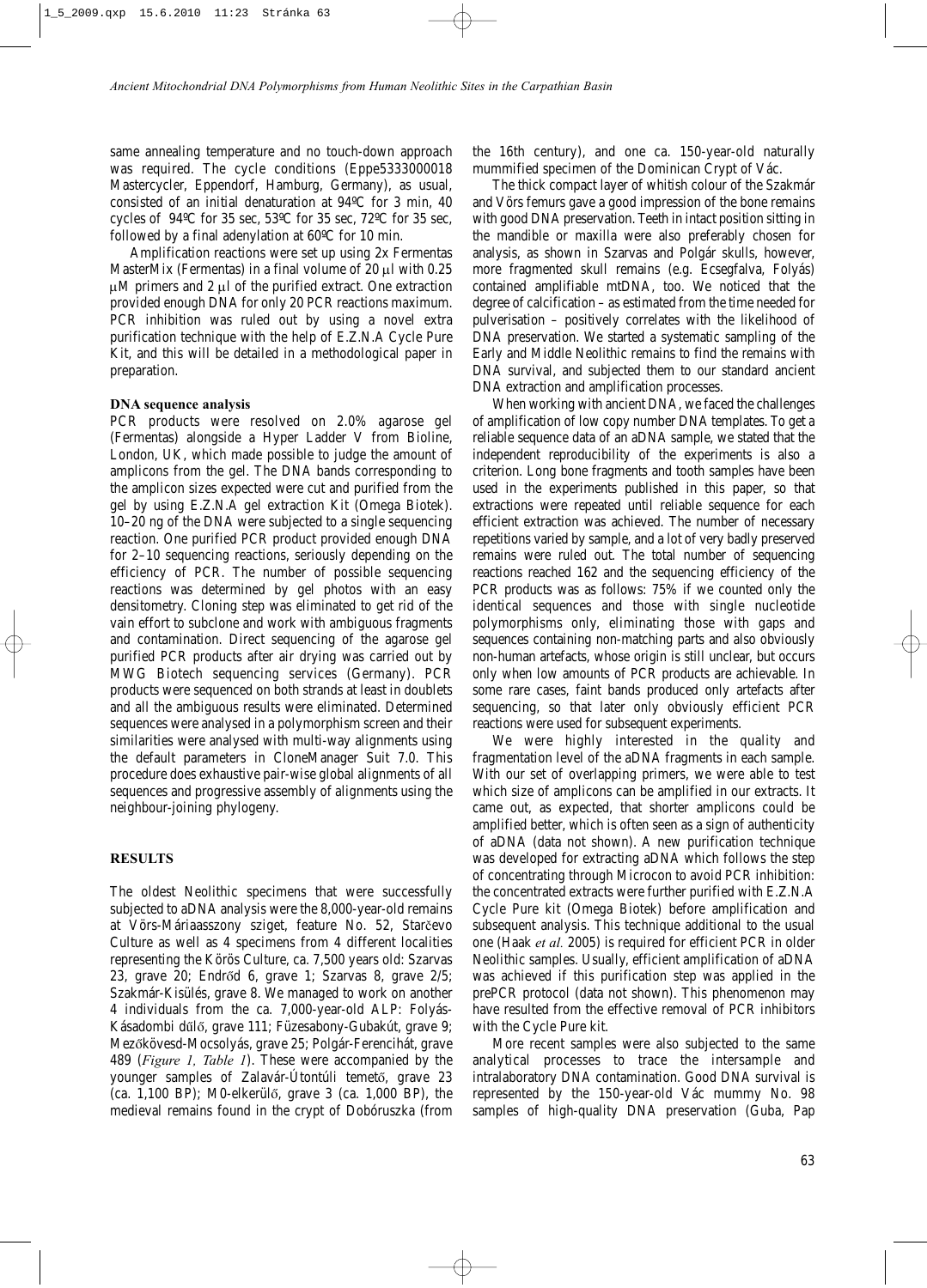2007), but poor preservation of ancient DNA was shown up for several remains in this bone collection so that reliable sequences from these, even with huge effort, were not achievable (data not shown). However, some extracts appeared more suitable for the ancient DNA extraction by showing up constant reproducibility. For the best-analysed Neolithic remains such as Szarvas 23/20, both tooth and bone extracts worked well for PCR analysis (*Figure 2A*). Several samples from extractions of bones and teeth from these remains were subjected to amplification by our primer pair collection. With the use of our primer walking strategy, PCR products ranging from 64 base pairs to 455 base pairs could be amplified. Overlapping PCR amplicons (*Figure 2B*) from these preparations were used for sequencing. All PCR fragments were sequenced on both strands in doublets and only those without ambiguous base pairs in the sequence were used for construction of the individual HVR of mtDNA sequences of the Neolithic samples, which is summarised in the alignment in *Figure 2C*. There was no ambiguity experienced after aligning all sequences derived from the individual sequenced fragments and three single nucleotide changes were repeatedly found as aligned and compared to the revised Cambridge Reference Sequence (rCRS) (Andrews *et al.* 1999). These polymorphisms were as follows: 16223C→T, 16257C→A, 16261C→T (*Figure 2C*). The first one was also found in the Ecsegfalva Neolithic mtDNA (Haak *et al.* 2005), but the later two proved to be novel for Neolithic.

A multi-way alignment has been performed on the confirmed sequences acquired in our laboratory (*Figure 2D*) and this was supplemented with other published European Neolithic sequences: two Linear Pottery Culture sequences, Ecsegfalva 23A from Hungary and Derenburg 1 from Germany (Haak *et al.* 2005), and one Eulau sequence from the Late Stone Age Corded Ware Culture, Germany (Haak *et al.* 2008). To compare them with the recent sequences, besides the rCRS (Andrews *et al.* 1999) three non-European partial HVR sequences (Tommaseo-Ponzetta *et al.* 2002, Tabbada et al. 2009, Darvishi *et al.* 2005) were also used as outgroups. Only the overlapping partial sequences were considered (16145–16367). A dendrogram (*Figure 2D*) was elaborated suggesting the pattern of relatedness of all of the sequences aligned. The dendrogram is constructed with a distance-based tree-building method using the neighbourjoining algorithm. The amount of dissimilarity (distance) between two aligned sequences is used to derive the tree. Although this is only a rather experimental approach on sequences from an extended time period, the grouping of Körös sequences (Szarvas 23/20, Szakmár-Kisülés 8), and that of ALP sequences (Deb1b and Ecsegfalva 23A) is obvious, and they seem to be rather far from the present-day European common rCRS sequence. Now our survey is on its way to extend the efficiency of this comparative analysis and apply the statistical level.

The two Körös individuals bearing the polymorphisms at nt 16257 and 16261 come from two different localities (Szarvas and Szakmár) whereas the nearby Ecsegfalva 23A specimen from the subsequent culture has another polymorphism pattern (Haak *et al.* 2005). Mezőkövesd and Polgár individuals from a more northern location of ALP culture probably have the nt 16261 polymorphism as well (see below and *Figure 3*). Medieval and more recent specimens did not show these polymorphisms. Variation in the human mitochondrial genome is usually described through haplogroup assignments, i.e. polymorphisms in HVR to rCRS give haplotypes which can be assigned to matrilineal lineages called haplogroups. The nt 16257 and 16261 correspond to the N9a haplogroup according to Genebase mtDNA Haplogroup Reference Guide version 2.6 (www.genebase.com). The nt 16261 alone in Mezőkövesd and Polgár individuals is not enough for estimating their haplogroup as it occurs in more than one haplogroup due to probably multiple independent mutations of the site.

Upstream primers with base pair substitution for all the four nucleotides at their 3' end, specific for Szarvas 23/20 polymorphism detected as nt16261C→T, were designed to separate modern and Neolithic DNA in PCR. These forward primers differ in the 3' end nucleotide, and their products are named M2C, M2G, M2A, M2T. For the polymorphism nt16257C→A two upstream primers were also designed in a similar manner, which are specific of modern and Neolithic DNA respectively, and their produced fragments are called M1C, M1A. Amplification reaction using the polymorphism-specific M1A and M2T primers and Szarvas 23/20 aDNA extract as template, gave positive amplicons, while the rCRS sequence identical primers M1C and M2C, on the contrary, gave no positive amplification results (*Figure 4*). G and A specific primers as controls showed up with no amplification, as expected. Among the newly analysed aDNA samples, Szakmár showed a clear polymorphic pattern (*Figure 4*), and it was verified by sequencing its different PCR products. Further PCR analyses of Neolithic remains such as Mezőkövesd 25 and Polgár 489 showed that one of the polymorphisms occurs in these samples as well, and their sequencing is in progress. The same polymorphisms were also verified in aDNA from other remains of the Szarvas site (data not shown).

This way we were able to detect polymorphic Neolithic DNA specifically from the remains, separating them from modern DNA and even from contaminating DNA. This will allow us to choose among the SNP bearing Neolithic extracts prior to sequencing as well as to avoid subsequent failure and work only with useful aDNA.

## **CONCLUSIONS**

The way of Neolithisation in Europe, i.e. the way how the agriculture and animal husbandry based Neolithic way of life followed the hunter-gatherer way of life in Europe, has been for decades already one of the most researched fields in archaeology and anthropology. Systematic archaeological excavations still reveal new Neolithic sites worldwide as well as in Hungary (e.g. Ecsegfalva site, excavated by Whittle) providing new material for research. However, the re-examination of material excavated even a hundred years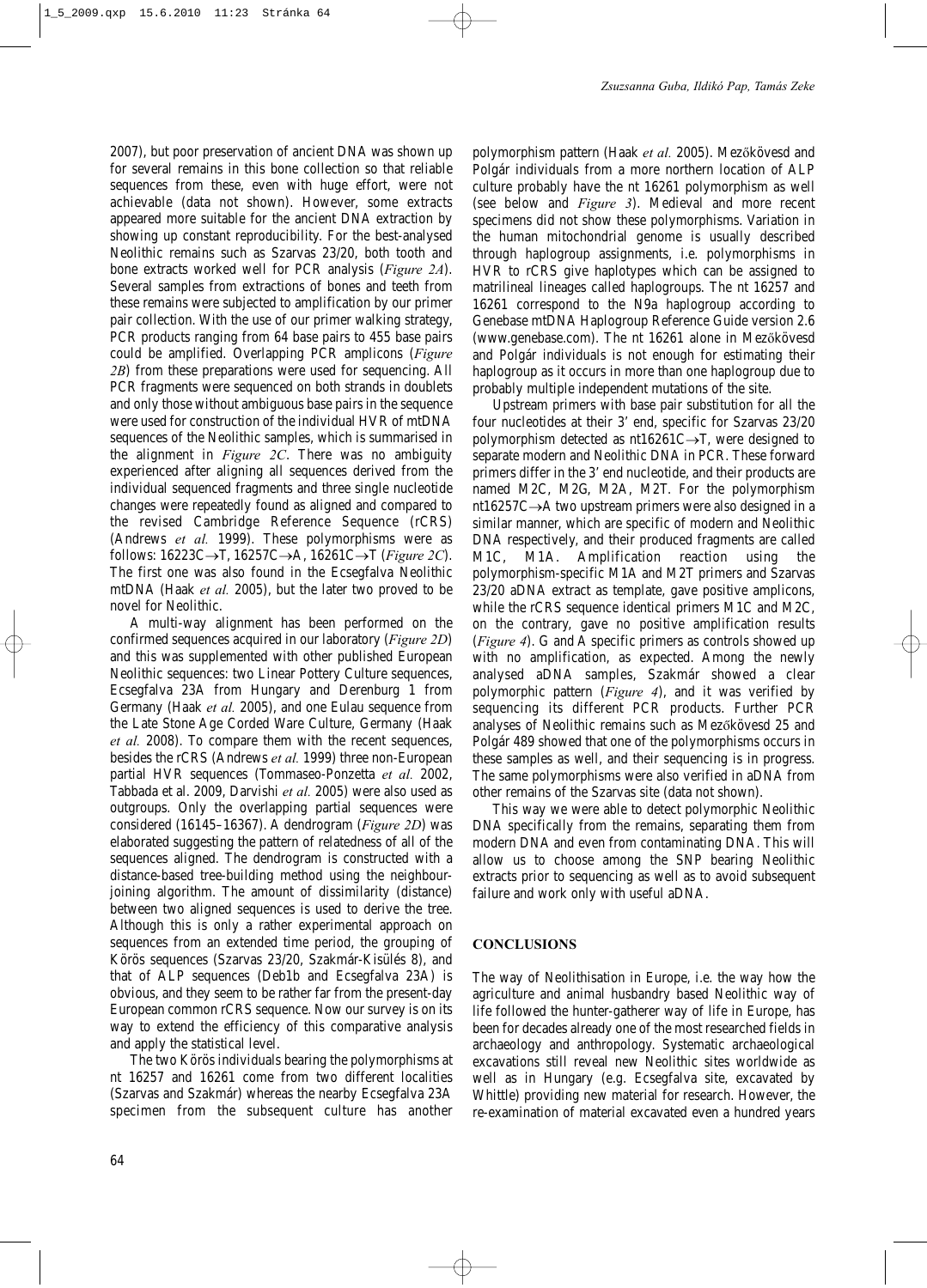

FIGURE 4. PCR detection of polymorphisms in Neolithic samples by base pair substitution specific primers designed for the identified SNPs from Szarvas 23/20. PCR products resolved in 2 % agarose gels. M1 Polymorphism 1 at nt 16257, M2 Polymorphism 2 at nt 16261, and fragments are depicted as A, C, G, T specific or according to their primer 3' end. All primers and amplicons from the same sample were identical except the 3' nucleotide, and this is given above the amplicons. B13 were applied as a positive control (cf. *Figure 2*). M98 t1 of Mummy No. 98 Crypt of Vác, Szarvas 23 grave 20 and Szakmár-Kisülés grave 8 DNA were used as templates in this study as given below the gel photos.

ago with new scientific approaches (e.g. biomolecular and isotope analyses) bears a great significance, too. The Great Hungarian Plain was an important place in the spread of Neolithic, so that the Early Neolithic findings from here might as well reveal key data of this process.

The Early Neolithic Körös-Starčevo-Criș Culture (KSC) represents the first significant sustained Holocene occupation of the Great Hungarian Plain. The main importance of the KSC was the transmission of the Neolithic way of life into the Carpathian Basin, connecting this area to agriculturists of Anatolia and the Balkans. The "classic" Neolithic way of life might have reached their ecological limit here, being quite close to the region of Fertile Crescent where the Neolithic developed (Sümegi, Kertész 2001). Traces of human environmental modification associated with this type of agricultural activities can only be found from a period ca. 1,000 years later in the northern part of the Great Hungarian Plain. So it seems that the expansion of farming came to a halt in the eastern and southern Carpathian Basin for up to 1,000 years (Hertelendi *et al.* 1998). The progress might have been stopped by an assumed Mesolithic population (Makkay 1996), but it can be also explained by ecological reasons (Sümegi, Kertész 2001). During this time farming techniques are thought to have adapted to Central European ecological and climatic conditions, leading to the transition from the Mesolithic to Neolithic in other areas of the Carpathian Basin as well. A new Neolithic culture, the Alföld Linear Pottery Culture (ALP) evolved north of the Great Hungarian Plain. There are opinions deriving it from the Körös Culture (e.g. Makkay 1996), but others suggest that local hunter-gatherers have adopted the Neolithic way of life without any major demographic impact (Kertész 2002). The Körös influence, whether demic or cultural, has led to the development of the European Neolithic Linear Pottery Culture, which colonised the Western and Northern Europe. The earliest foodproducing communities on the North European Plain were those of the Linear Pottery Culture between 5,400 and 5,000 BC (Whittle 2004). The radiocarbon dates show a very rapid spread of this culture, covering the distance between northern Hungary and northern Germany within no more than 200 years.

Newly, ancient DNA analysis of mitochondrial DNA of European ALP people was published (Haak *et al.* 2005) as well as aDNA analysis of South-European Neolithic Impressed Ware people (Sampietro *et al.* 2007), and later it was extended on Mesolithic human finds as well (Bramanti *et al.* 2009). In the Central-European studies, the predominant mtDNA types found in the ancient samples are also found in modern Europeans, but at considerably different frequencies, suggesting that the diversity observed today cannot be explained by simple demographic processes and direct lineaging. Only one ALP remain from the territory of present-day Hungary has been involved in these studies (Ecsegfalva 23A specimen). The other LPC human specimens subjected to aDNA analysis presented the later and more northern appearance of LPC in Europe. However, there is a significant number of Neolithic findings from Hungary, which are known to have excellent DNA preservation, making even the analysis of nuclear DNA possible (Burger *et al.* 2007). The number of samples analysed so far is low, but already now it is obvious that a simple demographic model cannot be drawn between the first farmers and the recent Europeans as it was suggested by the demic diffusion model. Population demographic simulations refer to other significant population exchange/movements, because the present mtDNA haplotype diversity differs from the Neolithic one. Haplotypes which are rare today in Europe were likely more common among the Neolithic Europeans, such as N1a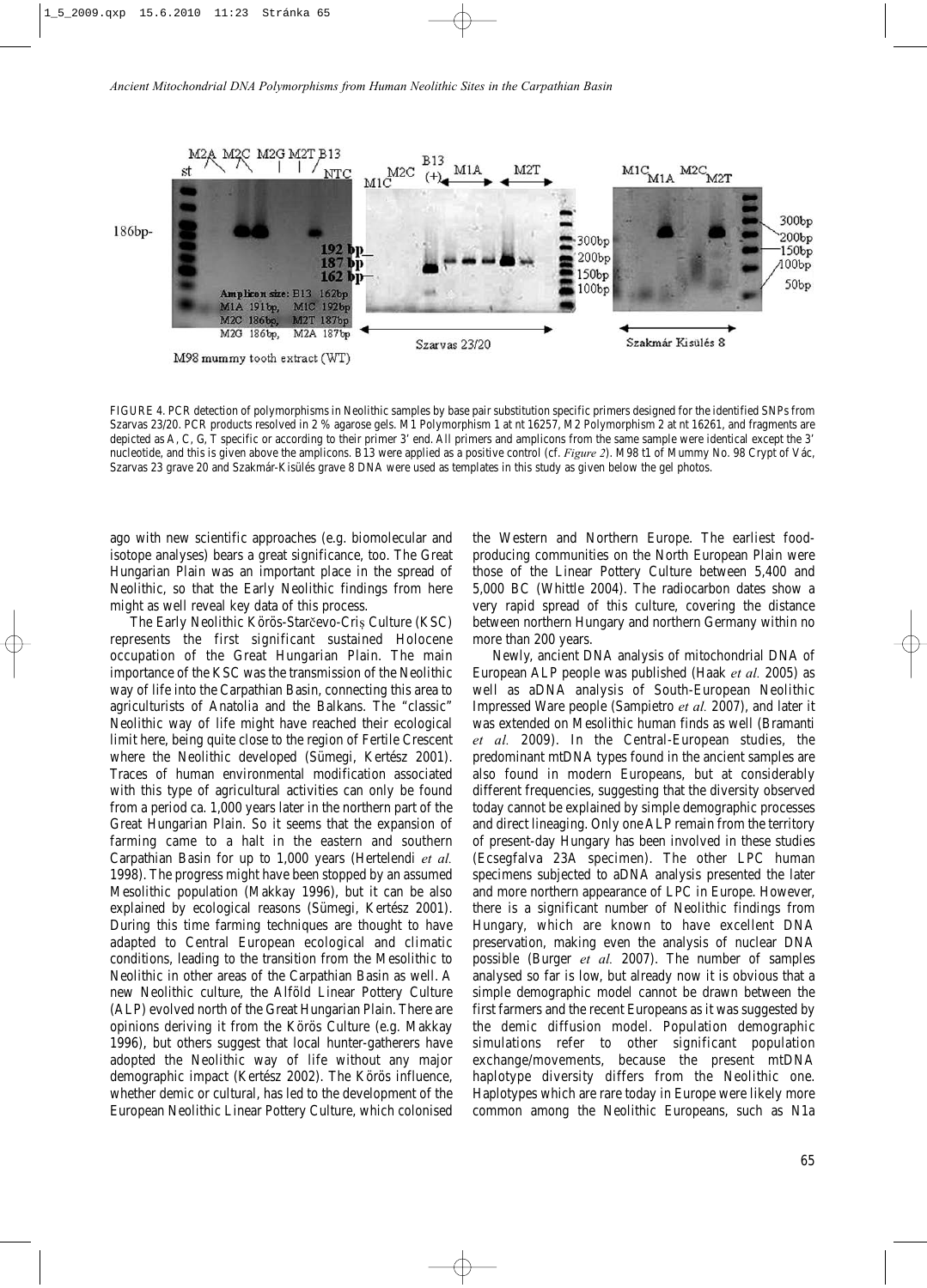(Haak *et al.* 2005) and N9a (this study). Today, the N9a haplogroup is mainly found in Asia, and is more common in Asia than in Europe, although it occurs in Europe at a rather low frequency (Malyarchuk *et al.* 2006). This N9a haplogroup has not been found in the Neolithic Central- and South-European samples analysed earlier (Haak *et al*. 2005, Sampietro *et al.* 2007). Although we do not have statistical distribution data yet, it seems that the newly analysed remains from this study show up a reproducible amount of N9a haplogroup mutations from specimens.

In accordance with the detected drift in the European gene pool proved for the Neolithic Age (Haak *et al.* 2005), Hungarian Neolithic sequences are separated by polymorphisms from the recent findings of populations living in the same area. Whether or not this fact is statistically significant and refers to a large population are still questions, and we will concentrate on this topic with a larger number of samples in the future. If it should be the case, our results would also confirm that people of the Neolithic cultures in Europe might have not been the direct ancestors of populations of historical times, and migration movements of populations would have always exerted strong influence on the genetic structure of humans in Europe.

Basing on the PCR results presented here, we can conclude that these Neolithic finds can be reproducibly distinguished from the more recent ones on the basis of their polymorphisms, what is more, different Neolithic sites show polymorphisms, which are not common in modern mtDNA pool from the same region. This analysis will be extended on other Neolithic sites in Europe, or even outside Europe in order to determine the mtDNA polymorphism pattern of Neolithic people. With growing number of analysed authentic sequences, a better estimation of genetic diversity of the Early Neolithic can be approached and statistically analysed in the Carpathian Basin.

#### **ACKNOWLEDGEMENTS**

Our gratitude goes to Joachim Burger (Johannes Gutenberg-Universität) and Wolfgang Haak (The University of Adelaide) for help in aDNA laboratory setup, Katalin T. Bíró (Hungarian National Museum), László Domboróczky (Dobó István Museum), Judit Koós (Hermann Ottó Museum) and Pál Raczky (Eötvös Lóránd University) for providing samples, and Ágnes Major (Hungarian Natural History Museum) for the help in the laboratory work. This study was financially supported by Wenner-Gren Foundation (grant No. 7610, Zsuzsanna Guba) and Hungarian Scientific Research Fund [(OTKA, grant No. 61155 (Ildikó Pap) and grant No. T-046297 (Katalin T. Bíró)].

#### **REFERENCES**

- AMMERMAN A., CAVALLI-SFORZA L. L., 1984: *The Neolithic Transition and the Genetics of Populations in Europe.* Princeton University Press, Princeton.
- ANDREWS R. M., KUBACKA I., CHINNERY P. F.,
- LIGHTOWLERS R. N., TURNBULL D. M., HOWELL N., 1999: Reanalysis and revision of the Cambridge reference sequence for human mitochondrial DNA. *Nature Genetics* 23: 147.
- BRAMANTI B., THOMAS M. G., HAAK W., UNTERLAENDER
- M., JORES P., TAMBETS K., ANTANAITIS-JACOBS I.,
- HAIDLE M. N., JANKAUSKAS R., KIND C. J., LUETH F.,
- TERBERGER T., HILLER J., MATSUMURA S., FORSTER P.,
- BURGER J., 2009: Genetic discontinuity between local huntergatherers and Central Europe's first farmers. *Science* 326: 137–140.
- BURGER J., KIRCHNER M., BRAMANTI B., HAAK W.,
- THOMAS M. G., 2007: Absence of the lactase-persistenceassociated allele in early Neolithic Europeans. *Proc. Natl. Acad. Sci. U.S.A.* 104: 3736–3741.
- COOPER A., POINAR H. N., 2000: Ancient DNA: do it right or not at all. *Science* 289: 1139.
- DARVISHI K., SHARMA S., BHAT A. K., RAI E., BAMEZAI R.
- N. K., 2007: Mitochondrial DNA G10398A polymorphism imparts maternal Haplogroup N a risk for breast and esophageal cancer. *Cancer Letters* 249: 249–255.
- GUBA ZS., PAP I., 2007: Initial analysis of DNA from mummified and Neolithic human remains. *Antropológiai Közlemények* 48: 153–160.
- GUBA ZS., SZATHMÁRY L., ALMÁSI L., 1997: Craniology of Neolithic in Hungary. *Papers on Anthropology* VII: 90–104.
- HAAK W., BRANDT G., DE JONG H. N., MEYER C.,
- GANSLMEIER R., HEYD V., HAWKESWORTH C., PIKE A. W.
- G., MELLER H., KURT W., ALT K.W., 2008: Ancient DNA, Strontium isotopes, and osteological analyses shed light on social and kinship organization of the Later Stone Age. *Proc. Natl. Acad. Sci. U.S.A*. 47: 18226–18231.
- HAAK W., FORSTER P., BRAMANTI B., MATSUMURA S.,
- BRANDT G., TÄNZER M., VILLEMS R., RENFREW C.,
- GRONENBORN D., ALT K. W., BURGER J., 2005: Ancient DNA from the first European farmers in 7500-year-old Neolithic sites. *Science* 310: 1016–1018.
- HERTELENDI E., SVINGOR É., RACZKY P., HORVÁTH F.,
- FUTÓ I., BARTOSIEWITZ L., 1998: Duration of tell settlements at four prehistoric sites in Hungary. *Radiocarbon* 40: 659–667.
- KERTÉSZ R., 2002: Mesolithic hunter-gatherers in the northwestern part of the Great Hungarian Plain. *Praehistoria* 3: 281–304.
- MAKKAY J., 1996: Theories about the origin, the distribution and the end of the Körös culture. In: L. Tálas (Ed.): *At the Fringes of Three Worlds: Hunter-Gatherers and Farmers in the Middle Tisza Valley.* Pp. 35–49. Szolnok.
- MALYARCHUK B. A., VANECEK T., PERKOVA M. A.,
- DERENKO M. V., SIP M., 2006: Mitochondrial DNA variability in the Czech population with application to the ethnic history of Slavs. *Human Biology* 78: 681–696.
- PALUCH T., 2004: A Körös–Starčevo kultúra temetkezései. [Die Bestattungen der Körös–Starčevo-Kultur.] *Jósa András Múzeum Évkönyve* 46: 23–51.

SAMPIETRO M. L., LAO O., CARAMELLI D., LARI M., POU

R., MARTI M., BERTRANPETIT J., LALUEZA-FOX C., 2007: